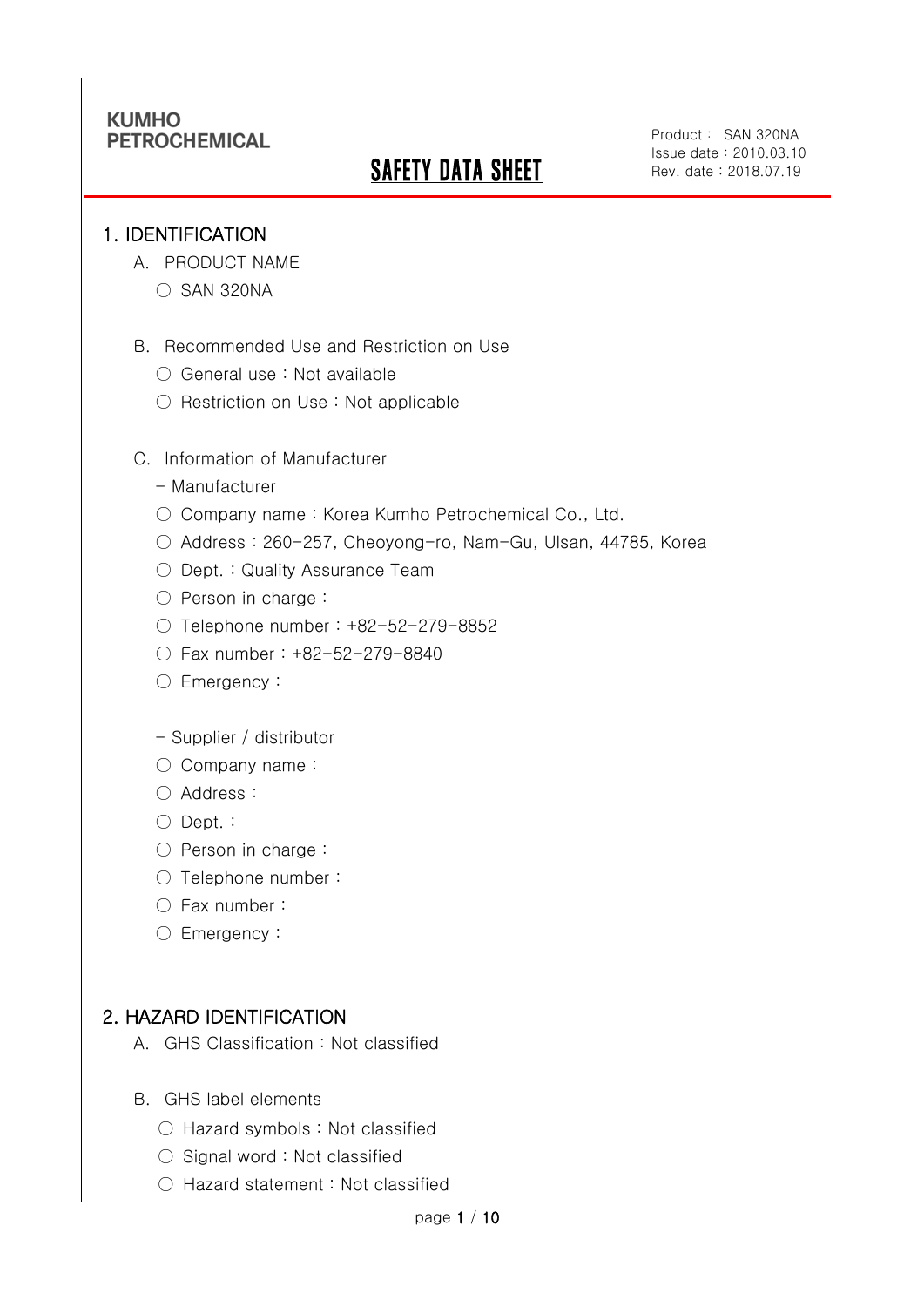Ī

## SAFETY DATA SHEET

○ Precautionary statements : Not classified

C. Other hazards which do not result in classification :

- NFPA rating: (0~4 steps) : Health=0, Flammability=0, Reactivity=0

## 3. COMPOSITION/INFORMATION ON INGREDIENTS

| Chemical name                   | CAS No./ECL No./EINECS No.  | Contents(%) |
|---------------------------------|-----------------------------|-------------|
| Styrene Acrylonitrile copolymer | $9003 - 54 - 7$ /KE-29423/- | $97 - 100$  |
| Additives                       | Proprietary                 | $0 - 3$     |

※ Reference No. : ECL(Registration number of Korean Existing Chemical List) EINECS(Registration number of Europe Existing Chemical List)

### 4. FIRST-AID MEASURES

- A. Eye Contact :
	- Immediately flush eyes with plenty of water at least 15minutes.
	- If irritation persists, get a doctor's examination.
- B. Skin Contact :
	- Wash the contaminated skin area with running water.
	- Remove contaminated clothes and shoes.
	- If irritation persists, get a doctor's attention.

#### C. Inhalation :

- Intake the water to clean the throat and blow nose to remove the dust.
- Remove victim to fresh air immediately.
- Take Artificial respiration if not breathing.
- Give oxygen if breathing is difficult.
- Get medical attention.
- D. Ingestion:
	- Rinse mouth with water.
	- Immediately give large amounts of water to drink for help ease the irritation.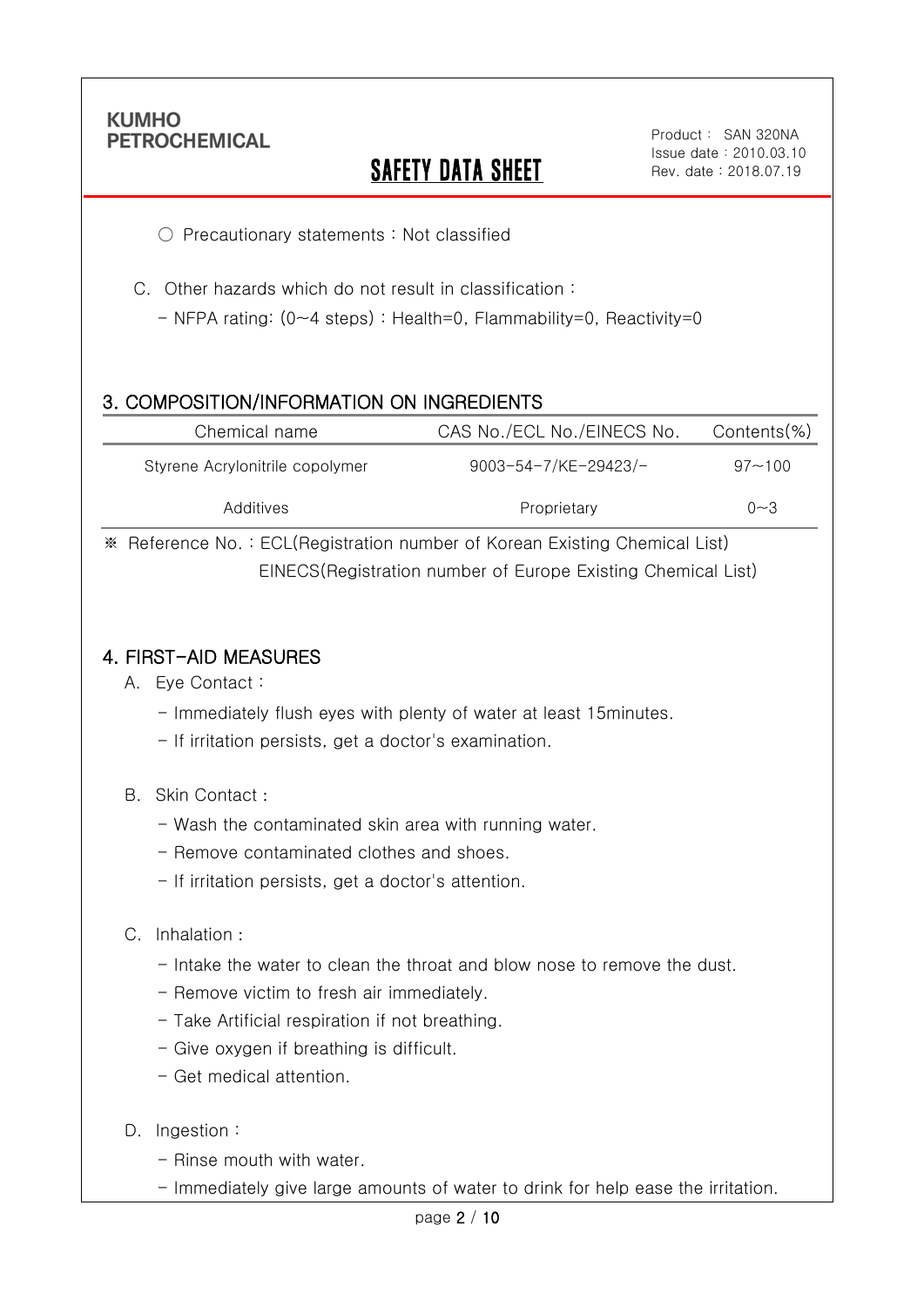Ī

# SAFETY DATA SHEET

- Get medical aid if irritation or symptoms occur.

- E. Delay and immediate effects and also chronic effects from short and long term exposure :
	- Steams by plastic processing at high temperature may cause eyes and respiratory irritation.
- F. Notice to Physician :
	- Treatment may vary with condition of victim and specifics of incident.

### 5. FIRE FIGHTING MEASURE

- A. Suitable (Unsuitable) extinguishing media :
	- $\circ$  Extinguishing media : Powder foam, carbon dioxide, water or foam.
	- Unsuitable Extinguishing media : Do not use direct water.
	- Large fire : Water spray, foam.
- B. Specific hazards arising from the chemical
	- Combustion :
		- Irritating, corrosive and/or toxic gases may occur by fire.
		- Generate carbon dioxide, carbon monoxide when combustion.
	- Levels of fire hazard :
		- Containers may rupture or explode if exposed.
		- Dust / air mixtures may ignite or explode.
- C. Fire fighting procedures and equipments :
	- Wear appropriate personal protective equipment(see section 8. EXPOSURE CONTROLS/PERSONAL PROTECTION).
	- Avoid inhalation of smoke or gas when fire fighting.
	- Move container from fire area if it can be done without risk.
	- Cool containers with water until well after fire is out.
	- Stay upwind and keep out of low areas.
	- Dust / air mixtures may ignite or explode.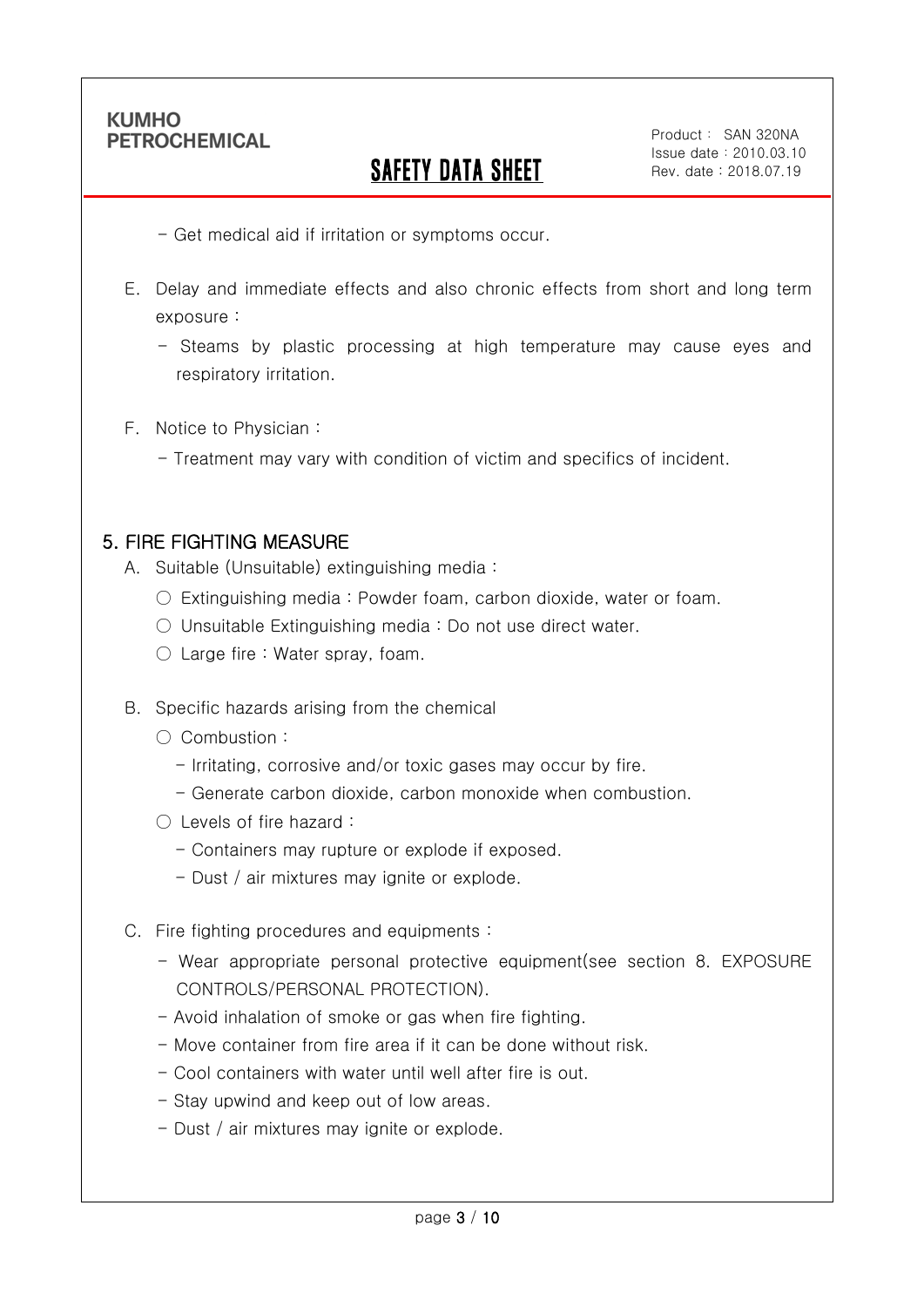Ī

## SAFETY DATA SHEET

Product: SAN 320NA Issue date:2010.03.10 Rev. date : 2018.07.19

### 6. ACCIDENTAL RELEASE MEASURES

- A. Personal Precautions, Protective Equipment and Emergency procedures :
	- Perform in accordance with 「 See section 8. EXPOSURE CONTROLS / PERSONAL PROTECTION」. Put on appropriate personal protective equipment.
	- Suppression occurrence of dust.
	- Avoid contact with eyes and skin.
	- Avoid inhalation of substance itself or combustion.
	- Evacuation against the wind.
	- Keep unauthorized personnel out.
	- Avoid contact with heat, sparks, flame or other ignition sources.
- B. Environmental Precautions
	- Avoid dispersal of spilt material and runoff and contact with waterways, drains and sewers. If large spills, advise emergency services.
- C. Methods and materials for containment and cleaning up :
	- $\bigcirc$  For small spills.
		- Remove all sources of ignition.
		- Suppression occurrence of dust.
		- Appropriate container for disposal of spilled material collected.
		- Ventilate leak areas and clearing leak area.
	- For large spills.
		- Remove all sources of ignition.
		- Suppression occurrence of dust.
		- Avoid entering to sewers or water system.
		- Appropriate container for disposal of spilled material collected.
		- Wash contaminated area and wash off used tools with soap and water.

### 7. HANDLING AND STORAGE

- A. Handling :
	- Perform in accordance with 「 See section 8. EXPOSURE CONTROLS / PERSONAL PROTECTION」. Put on appropriate personal protective equipment.
	- Handle in a well-ventilated place.
	- Avoid contact with heat, sparks, flame or other ignition sources.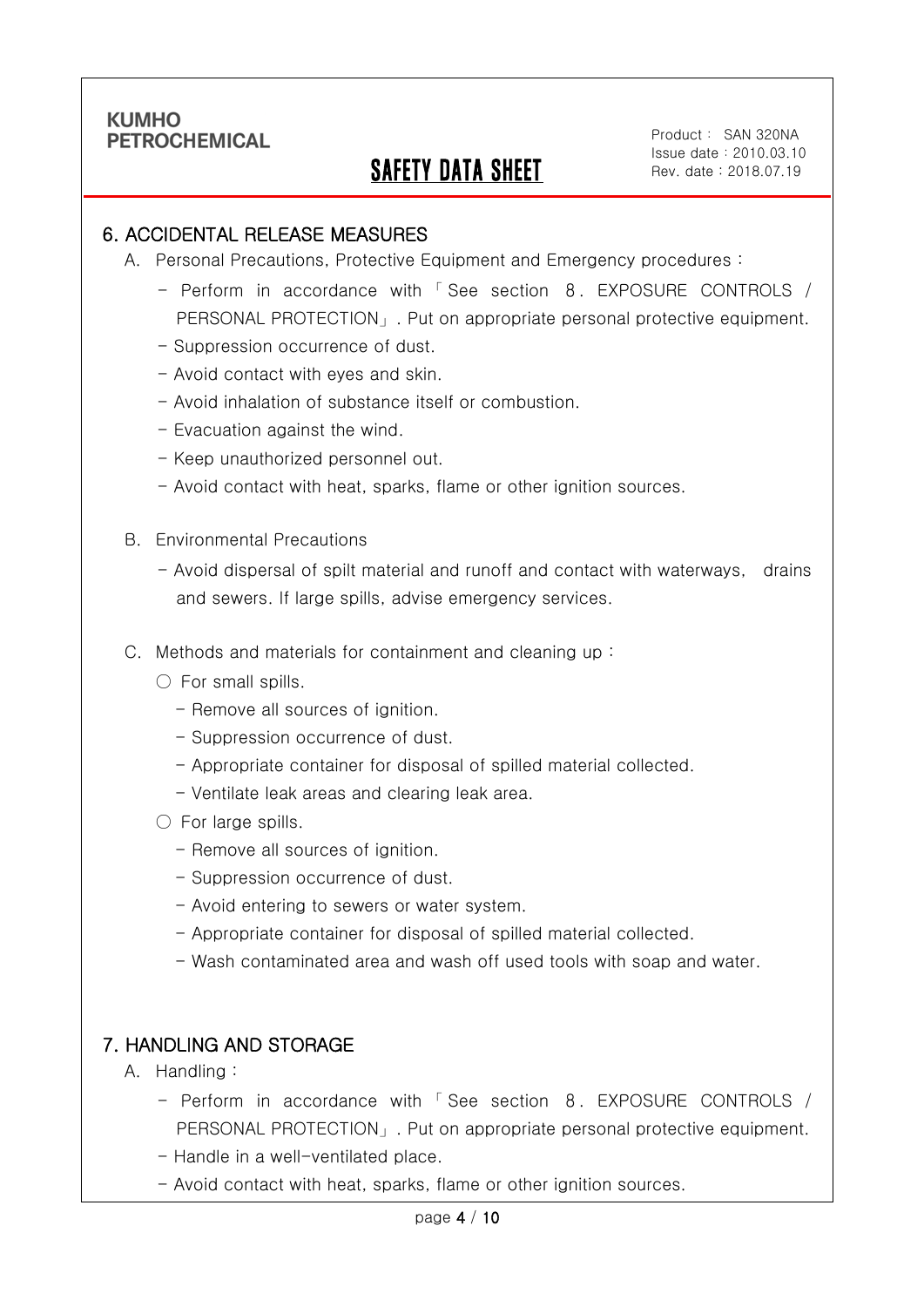Ī

# SAFETY DATA SHEET

- Remove all sources of ignition.
- Wash thoroughly after handling.
- B. Storage Precautionary Statements :
	- Keep in original container and tightly closed.
	- Store in a cool, dry, location and avoid heat.
	- Avoid contact with incompatible materials.

### 8. EXPOSURE CONTROLS/PERSONAL PROTECTION

- A. Exposure limit
	- Exposure limit under ISHL : Not applicable
	- ACGIH : Not applicable
	- Biological exposure limits : Not applicable
- B. Engineering Controls
	- A system of local and/or general exhaust is recommended when employee exposures are above the Exposure Limits. Local exhaust ventilation is generally preferred because it can control the emissions of the contaminant at its source, preventing dispersion of it into the general work area. The use of local exhaust ventilation is recommended to control emissions near the source.
- C. Personal Protective Equipment :
	- Respiratory Protection : Use the respirator be given official approval by Korea Occupational Safety & Health Agency. Under conditions of frequent use or heavy exposure, Respiratory protection may be needed. Respiratory protection is ranked in order from minimum to maximum. Consider warning properties before use.
		- Dust, mist, fume-purifying respiratory protection
		- Any air-purifying respirator with a corpuscle filter of high efficiency
		- Any respiratory protection with a electromotion fan(for dust, mist, fume-purifying)
		- ※ For Unknown Concentration or Immediately Dangerous to Life or Health
			- Self-contained breathing apparatus(pressure-demand or other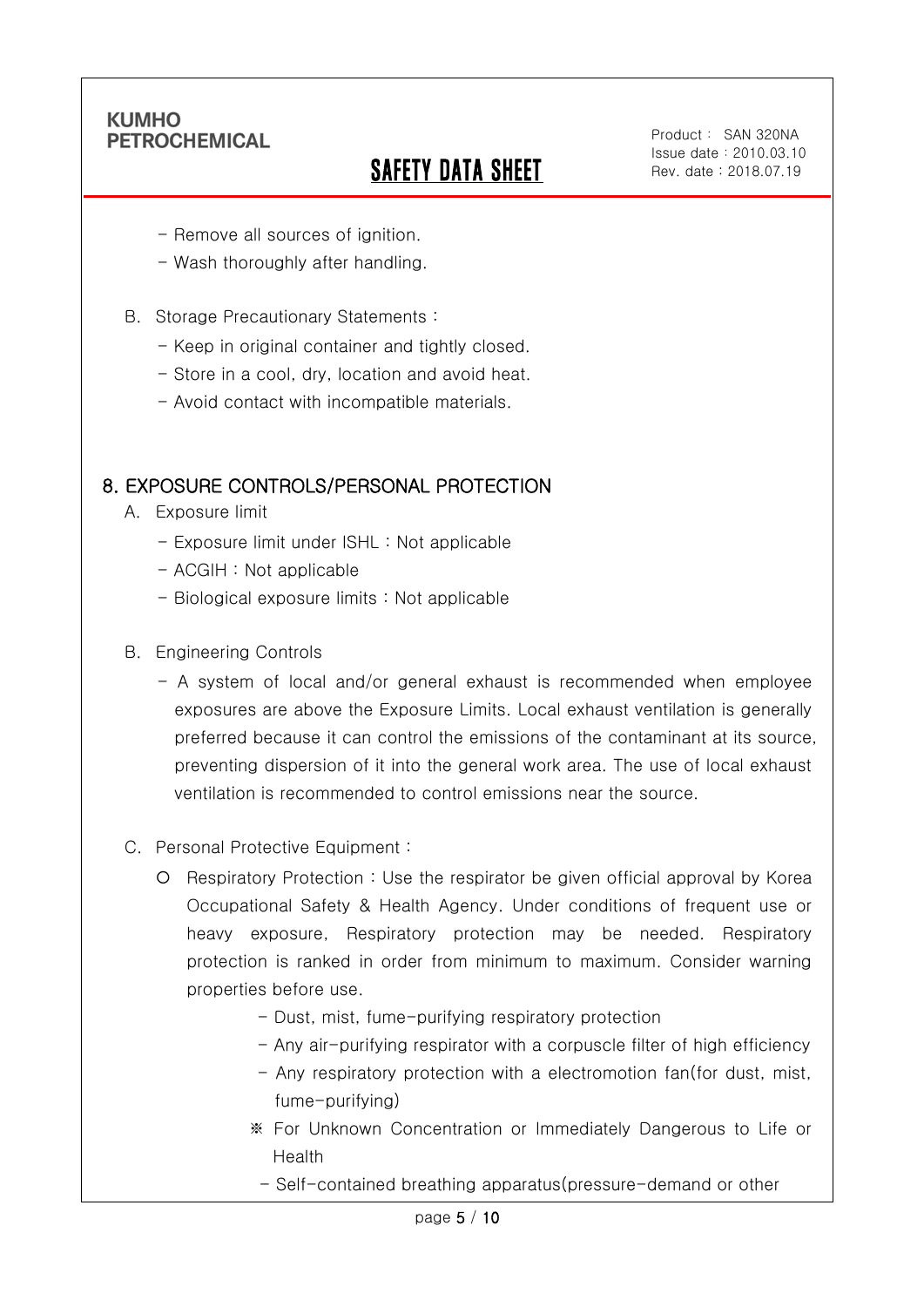Ī

## SAFETY DATA SHEET

Product: SAN 320NA Issue date:2010.03.10 Rev. date : 2018.07.19

positive-pressure mode in combination)

- Supplied-air respirator with full facepiece
- Eye Protection : Wear primary eye protection such as splash resistant safety goggles with a secondary protection faceshield. Provide an emergency eye wash station and quick drench shower in the immediate work area.
- Hand Protection : Wear chemical resistant protected gloves if there is hazard potential for direct skin contact. Wear heat resistant protected gloves to withstand the temperature of molten product.
- Body Protection : Wear chemical resistant protected clothing if there is hazard potential for direct contact.

## 9. PHYSICAL AND CHEMICAL PROPERTIES

- A. Appearance : Pellet
- B. Odor : Odorless
- C. Odor threshold : Not available
- D. pH : Not applicable
- E. Melting point/Freezing point : 180~220℃
- F. Initial Boiling Point/Boiling Ranges : Not available
- G. Flash point : Not available
- H. Evapourating Rate : Not applicable
- I. Flammability(solid, gas) : Not available
- J. Upper/Lower Flammability or explosive limits : Not available
- K. Vapour pressure : Not applicable
- L. Solubility : Insoluble
- M. Vapour density(Air=1) : Not applicable
- N. Relative density : 1.06~1.07
- O. Partition coefficient of n-octanol/water : Not available
- P. Autoignition Temperature : Not available
- Q. Decomposition Temperature : Not applicable
- R. Viscosity : Not available
- S. Molecular weight : Not available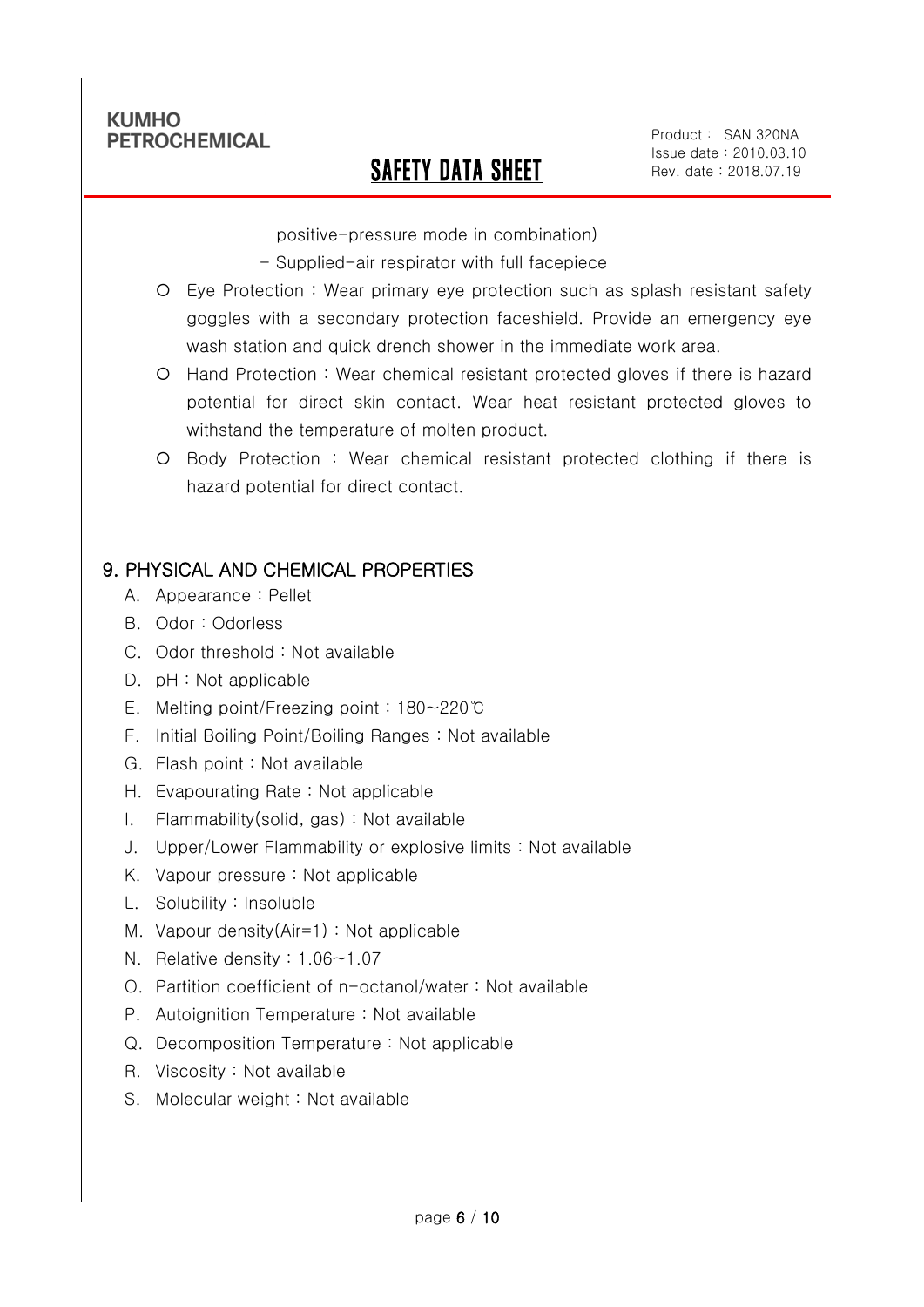# **SAFETY DATA SHEET**

### 10. STABILITY AND REACTIVITY

A. Stability

Ī

- This material is stable under recommended storage and handling conditions

- B. Possibility of Hazardous Reaction
	- Will not occur.
- C. Conditions to Avoid
	- Avoid contact with heat, sparks, flame or other ignition sources.
- D. Materials to Avoid
	- Strong oxidizing agents.
- E. Hazardous Decomposition Products
	- Carbon monoxide, carbon dioxide

### 11. TOXOCOLOGICAL INFORMATION

- A. Information on the likely routes of exposure
	- (Respiratory tracts) : Not applicable
	- (Oral) : Not applicable
	- (Eye ∙ Skin) : Not applicable
- B. Delayed and immediate effects and also chronic effects from short and long term exposure
	- Acute toxicity : Not available
	- O Skin corrosion/irritation : Not available
	- O Serious eye damage/irritation : Not available
	- O Respiratory sensitization : Not available
	- O Skin sensitization : Not available
	- Carcinogenicity : Not available
	- Germ cell mutagenicity : Not available
	- O Reproductive toxicity : Not available
	- Specific target organ toxicity(single exposure) : Not available
	- Specific target organ toxicity(repeated exposure) : Not available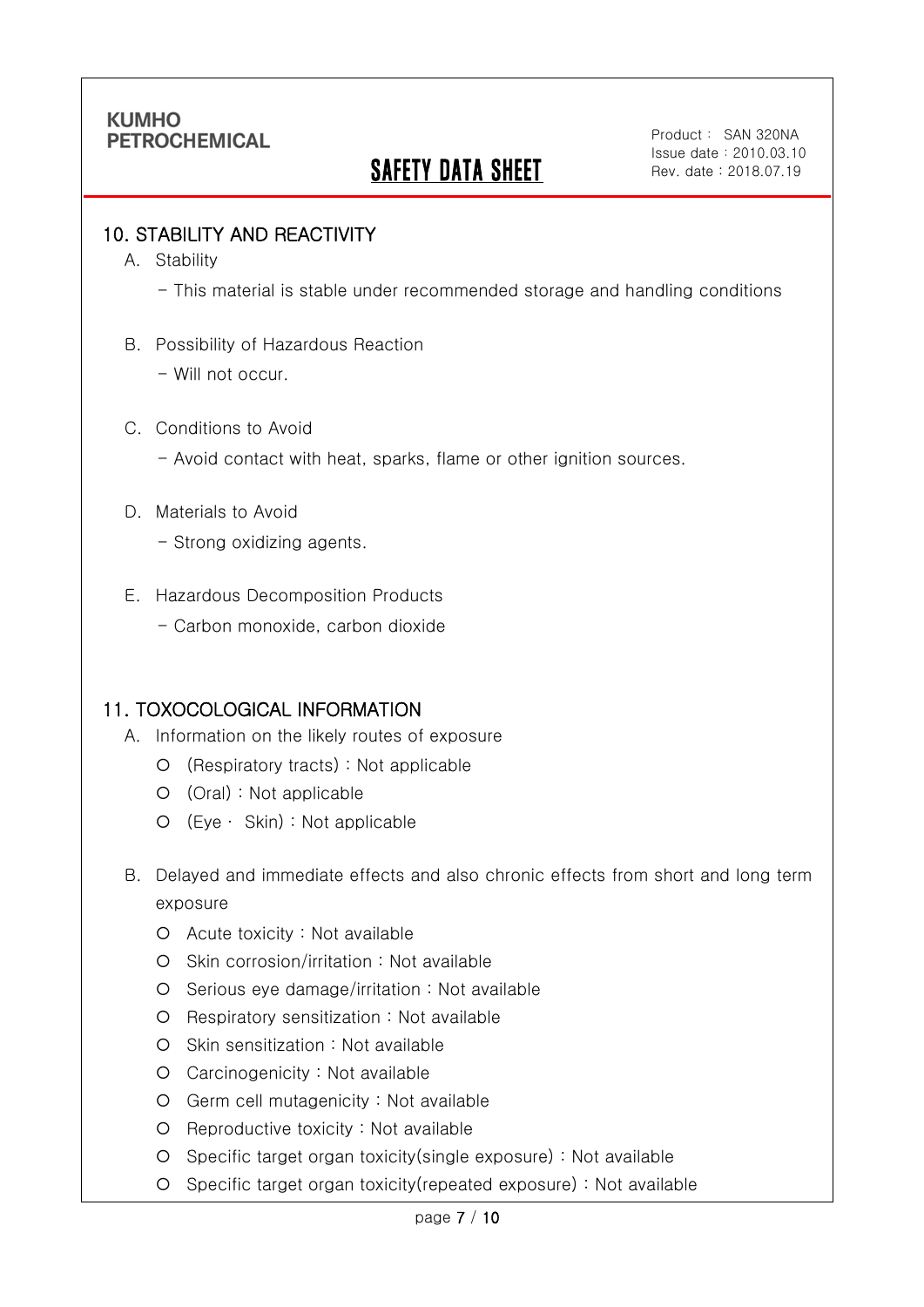Ī

# **SAFETY DATA SHEET**

Product: SAN 320NA Issue date:2010.03.10 Rev. date : 2018.07.19

- Aspiration hazard : Not available
- O Chronic effect : Not available
- C. Calculation the classification of the mixture(acute toxicity estimate calculation etc.) : Not applicable

### 12. ECOLOGICAL INFORMATION

- A. Ecotoxicity : Not available
- B. Persistence and degradability : Not available
- C. Bioaccumulative potential : Not available
- D. Mobility in soil: Not available
- E. Other adverse effects : Not available

### 13. DISPOSAL CONSIDERATION

- A. Disposal methods
	- The user of this product must properly characterize the waste/container generated from the use of this product in accordance with all applicable federal, state and/or local laws and regulations in order to determine the proper disposal of the waste in accordance with all applicable federal, state and/or local laws and regulations.
- B. Special precautions for disposal :
	- The user of this product must disposal by oneself or entrust to waste disposer or person who other' s waste recycle and dispose, person who establish and operate waste disposal facilities.
	- Dispose of waste in accordance with local regulation.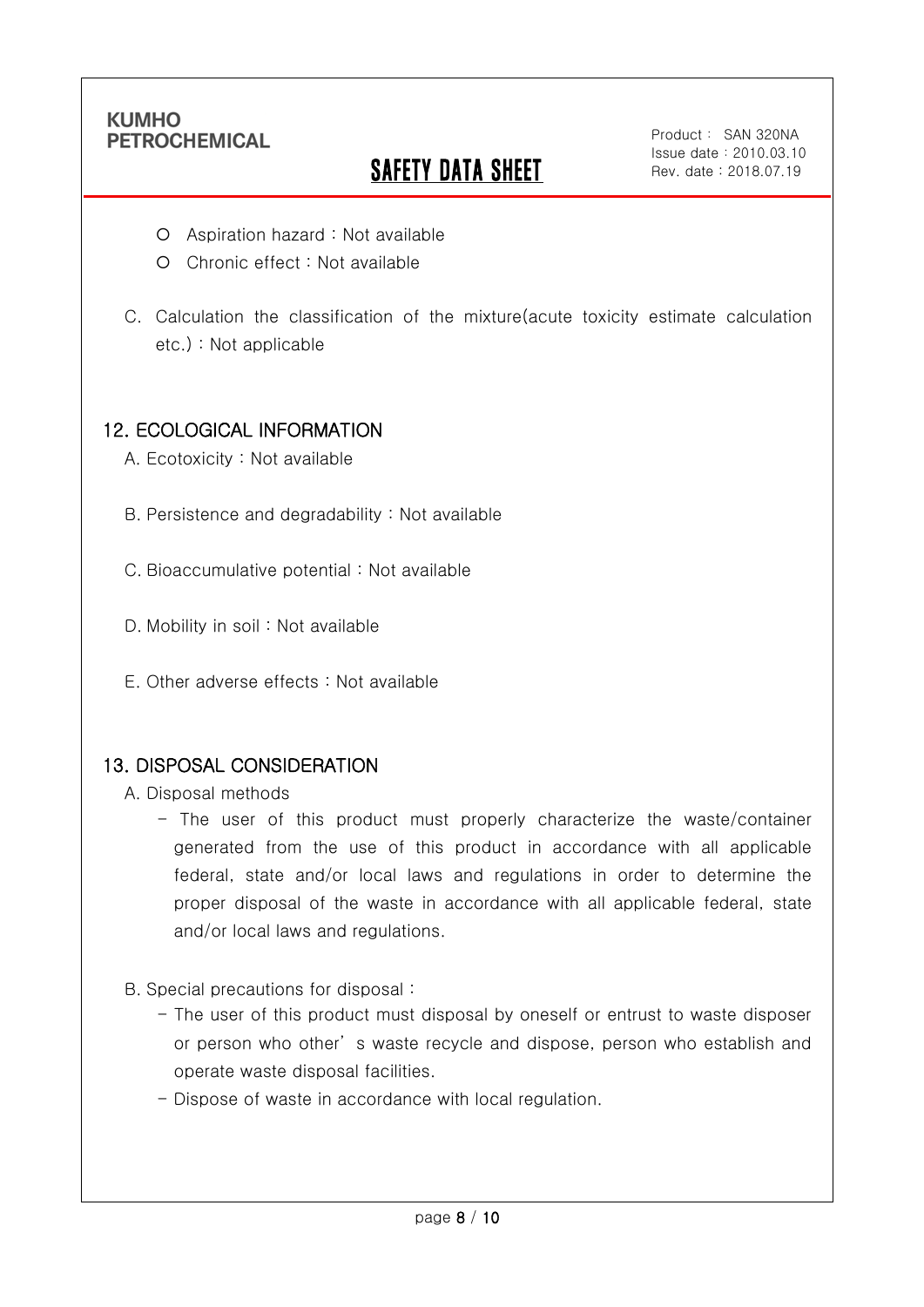Ī

## **SAFETY DATA SHEET**

Product: SAN 320NA Issue date:2010.03.10 Rev. date : 2018.07.19

#### 14. TRANSPORT INFORMATION

A. UN number : Not regulated for transport of dangerous goods

- B. Proper shipping name : Not applicable
- C. Hazard class : Not applicable
- D. Packing group : Not applicable
- E. Marine pollutant : Not available
- F. Special precautions for user related to transport or transportation measures :
	- 1) EmS FIRE SCHEDULE : Not applicable
	- 2) EmS SPILLAGE SCHEDULE : Not applicable
- G. IATA Transport : Not Classified as dangerous for IATA Transport

#### 15. REGULATORY INFORMATION

A. Korea Industry Safety and Health Law (ISHL) :

- $\bigcirc$  This product is not subject to the chemical for classification and labeling under ISHL Article 41.
- B. The Toxic Chemical Control Act in Korea(TCCA)
	- $\bigcirc$  This product is not classified as Toxic chemical and Observational chemical under TCCA Article 2.3. and 2.4.
	- Toxic Release Inventory(TRI) Chemicals: Not regulated
- C. Dangerous goods Safety Management Law in Korea : Not applicable
- D. US regulations
	- OSHA regulation (29CFR1910.119) : Not available
	- $\bigcirc$  CERCLA section 103 (40CFR302.4) : Not available
	- EPCRA section 302(40CFR355.30) : Not available
	- EPCRA section 304(40CFR355.40): Not available